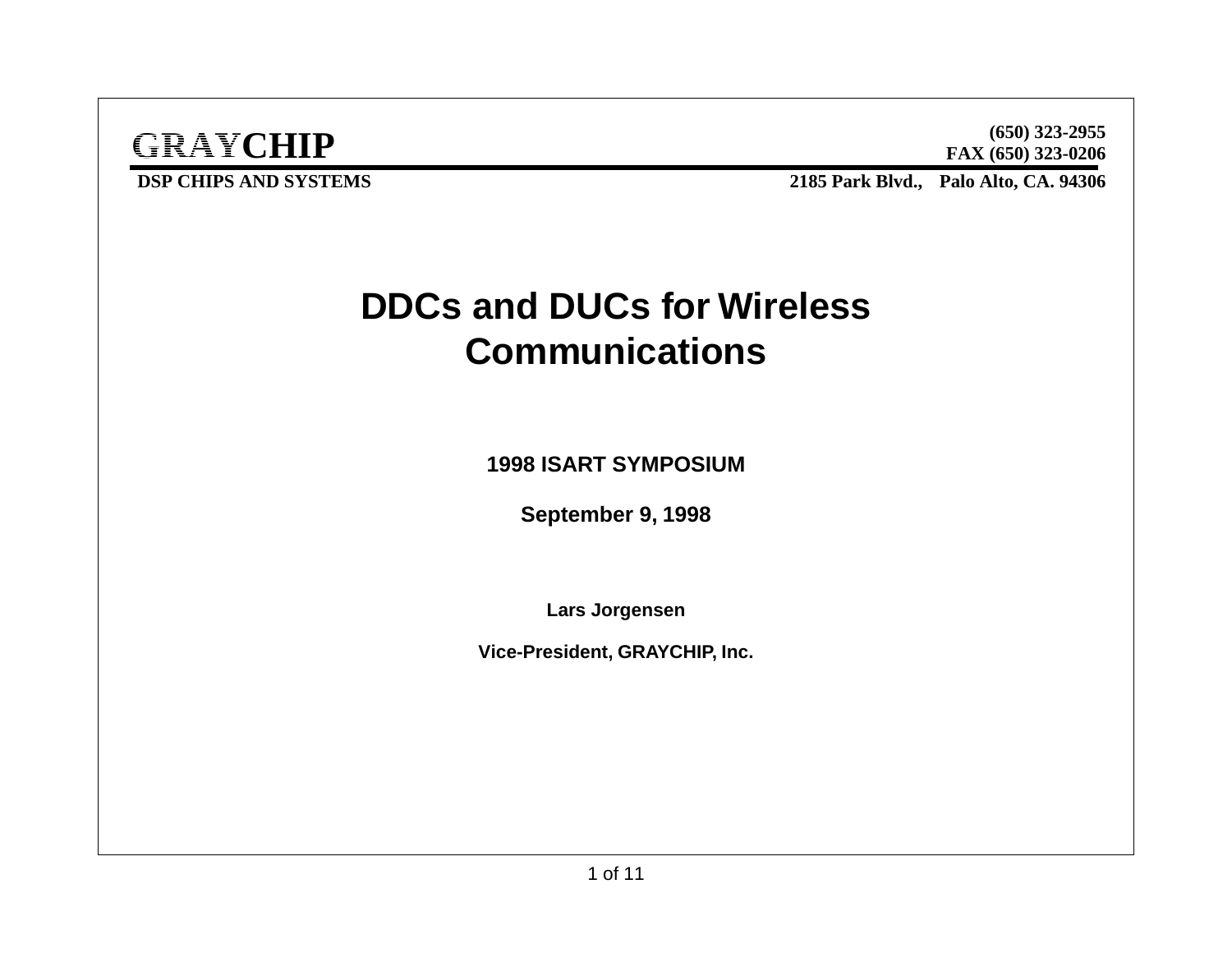## **GRAYCHIPDIGITAL UP AND DOWN CONVERTERS**

#### **DSP CHIPS AND SYSTEMS**

- ● **WHY DIGITAL INSTEAD OF ANALOG?**
	- ✦**MOVES MANY TRADITIONALLY ANALOG FUNCTIONS INTO DIGITAL**
	- ✦**EASIER MANUFACTURING AND MAINTENANCE (NO TRIMMING NEEDED)**
	- ✦**HIGHER PERFORMANCE**
	- ✦ **FOR NARROW CHANNELS, SMALLER, LOWER POWER and COST**
		- **(for this purpose "NARROW" gets wider as a function of time).**

#### ✦**FLEXIBILITY**

#### ●**HISTORY**

**-**

**-**

**-**

**-**

**-**

- ✦ **PRIOR to 1985 USED IN MILITARY/GOVERNMENT**
	- **multiple circuit boards, kWatts, <5MSPS, \$200k each**
- ✦ **1985-1990 PROPRIETARY CHIP SETS**
	- **proprietary 2-3 chips per DDC, 2-6Watts, 10-50MSPS, \$500, \$1,000 each, military customers**
- ✦ **1990-1995 COMMERCIAL CHIPS**
	- **Single chip, Graychip & Harris, 1Watt, 50-70 MSPS, \$100 each, commercial uses**
- ✦ **CURRENT (1996-1998)**
	- **0.25Watt/channel, 50-70 MSPS, \$10/channel, commercial use dominates**
- ✦ **FUTURE (2000)**
	- **Wider bandwidths (support for WCDMA, LMDS, MCNS, etc.), better SFDR (for GSM)**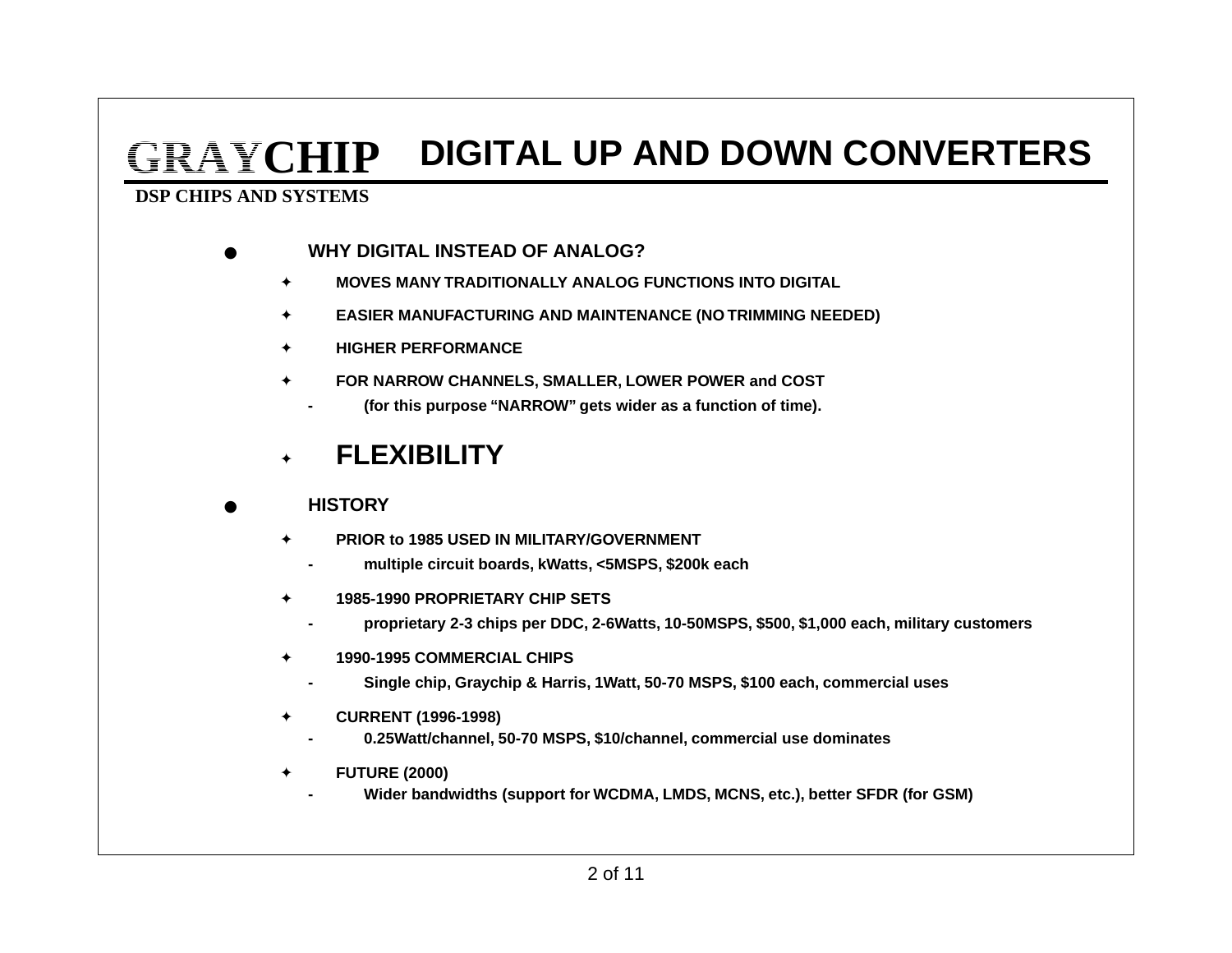### **DOWN CONVERTER OVERVIEW**

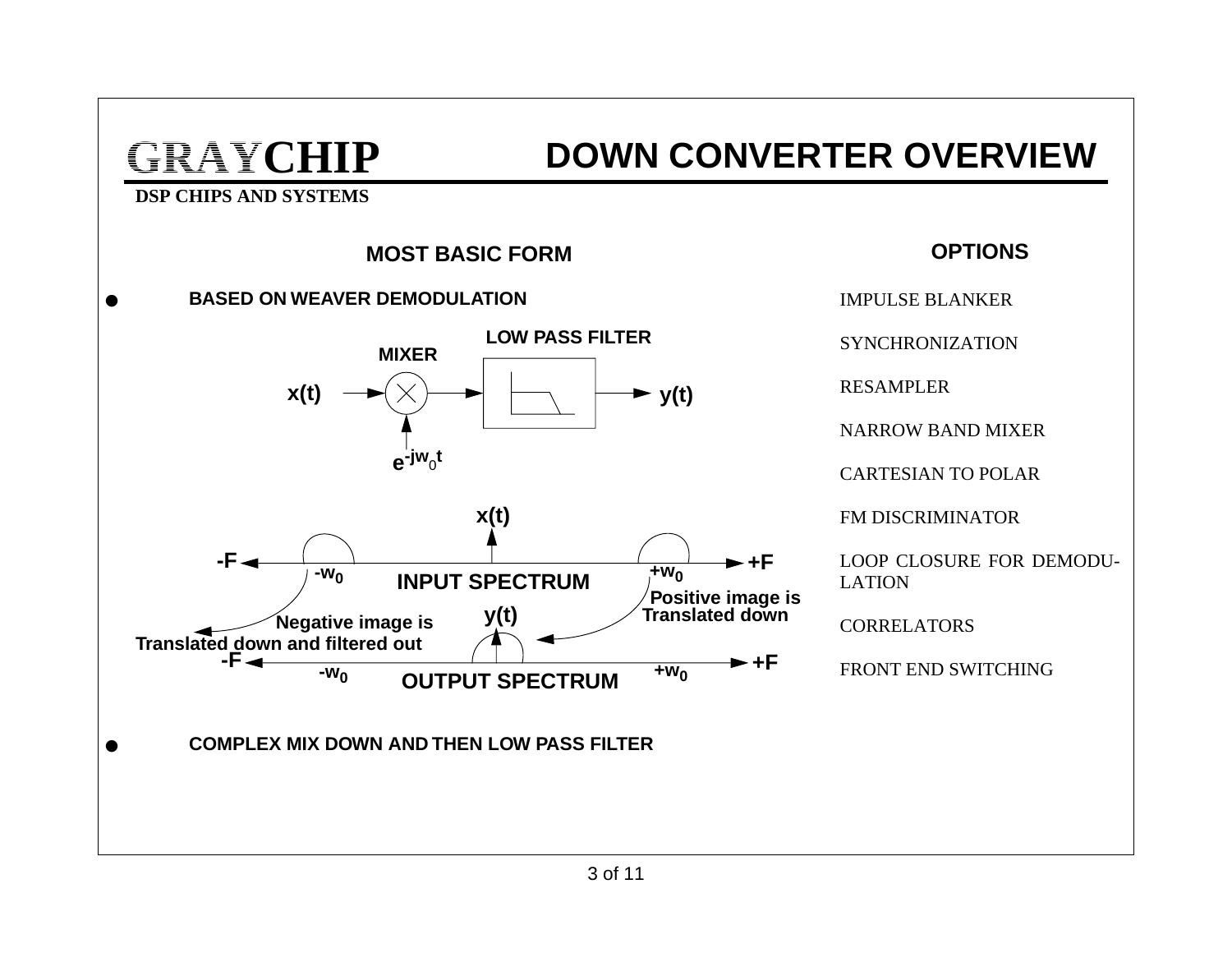### **DDC KEY SPECIFICATIONS**

- ● **NCO**
	- ✦**TUNING RESOLUTION**
	- ✦**SPUR FREE DYNAMIC RANGE - some cellular systems want > 110 dB**
	- ✦**PHASE OFFSETS AND SYNCHRONIZATION - critical for beamforming**
- ● **FILTERING AND DECIMATION**
	- ✦**FILTERING STOPBAND**
	- ✦**DECIMATION RANGE**
	- ✦**FILTERING STAGES**
	- ✦**MAXIMUM OUTPUT BANDWIDTH**
- ● **ADDITIONAL FUNCTIONS**
	- ✦**RESAMPLING - allows oversampled output, independence of input and output rates**
	- ✦**DEMODULATION SUPPORT - rectangular to polar conversion, FM discrimination, etc.**
	- ✦**SYNCHRONIZATION - especially for beamforming**
	- ✦**FRONT-END SWITCHING - to allow visibility to multiple ADC's**
	- ✦**IMPULSE BLANKING - especially for HF environment**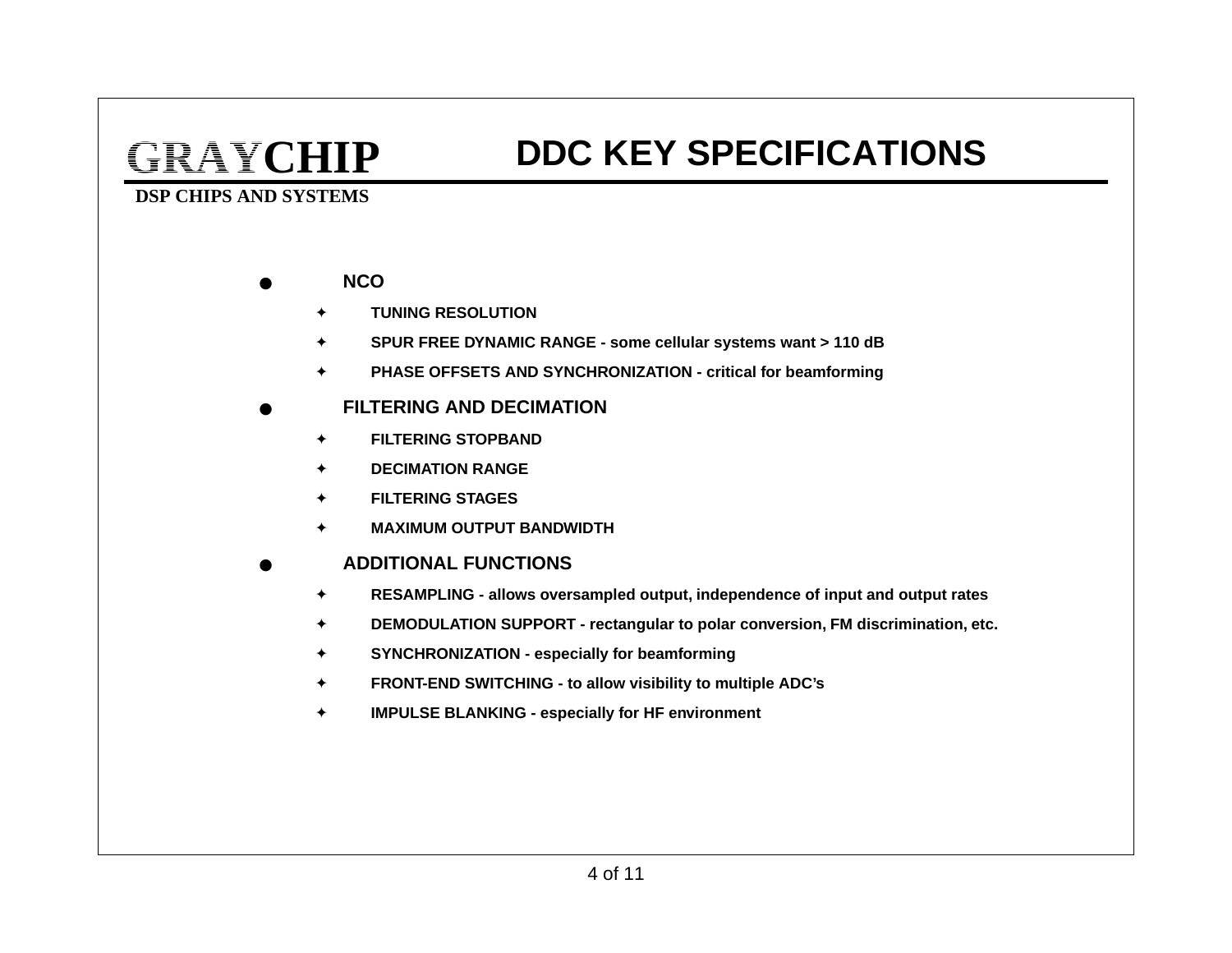### **GRAYCHIPA COMPARISON OF VARIOUS DDCs**

#### **DSP CHIPS AND SYSTEMS**

|          | Fin<br>Max | Max BW<br>Out | <b>SFDR</b> | Dec Range  | Comments                                                            |
|----------|------------|---------------|-------------|------------|---------------------------------------------------------------------|
| GC1011A  | 70         | 0.875         | 75          | 64-64k     | Introduced 1989                                                     |
| GC1012A  | 70         | 28            | 75          | $2 - 64$   | Power of two decimation                                             |
| HSP50214 | 65         | 0.657         | 98          | $4-16k$    | + resampler, rectangular to polar conver-<br>sion, FM discriminator |
| GC9001   | 5          | 0.25          | 100         | $16-16k$   | + resampler, CORDIC, NB mix, transmitter                            |
| GC4014   | 62.5       | 1.563         | 95          | $32 - 64k$ | four channels                                                       |
| AD6620   | 65         | ~10.4         | 100         | $? - 16k$  | can also do 2 channel diversity at 1/2 rate                         |

### **Not released yet**

| GC1016 | 500 |     | 90  | 4-168      | Coarse frequency resolution       |
|--------|-----|-----|-----|------------|-----------------------------------|
| GC4016 | 70  | 4.5 | 115 | $12 - 32k$ | $\vert$ Four channels + resampler |
| GC1116 | 300 | 30  | 90  | $4 - 512k$ | can do 2 channels at 1/2 rate     |

**Many DDCs allow a trade-off between stopband and maxBWOut. Here maxBWOut is estimated for a 130 tap decimate by four final filter, bandwidth is 80% sample rate.**

**AD6620 is publicity shy. Information is based on preliminary datasheet.**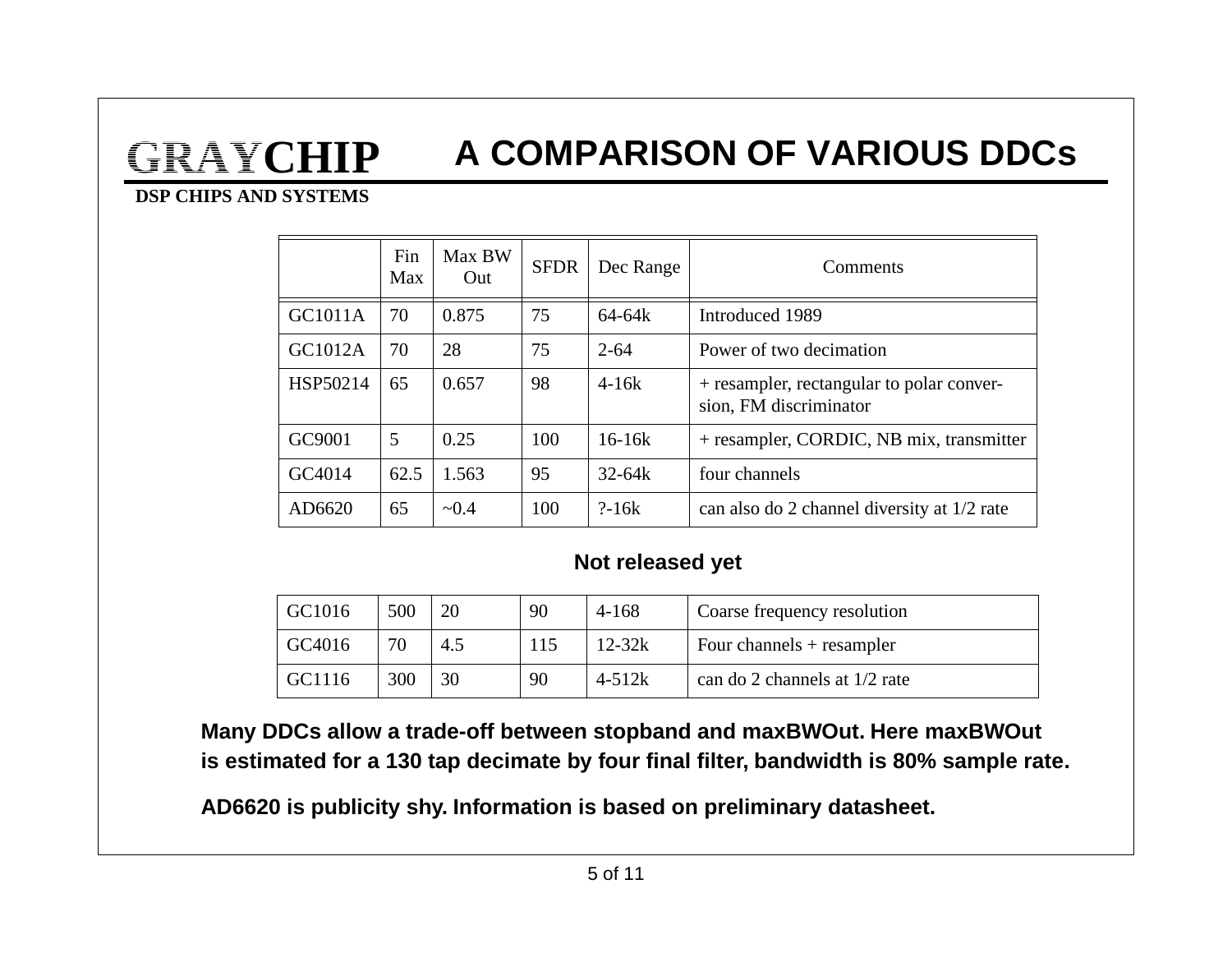## **UP CONVERTER OVERVIEW**



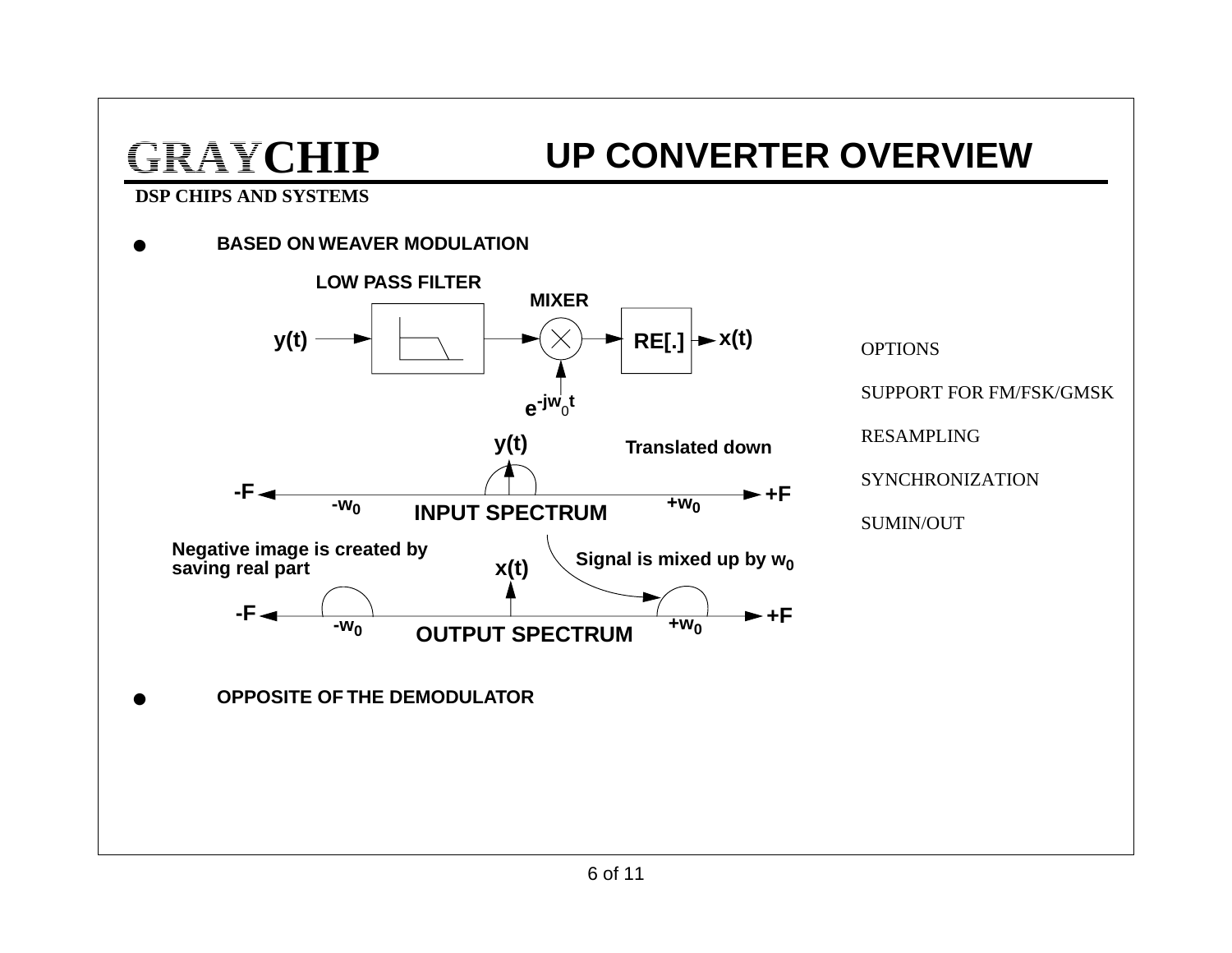### **A COMPARISON OF VARIOUS DUCs**

#### **DSP CHIPS AND SYSTEMS**

|          | Fout<br>Max | Max BW<br>In | <b>SFDR</b> | Int Range  | Comments                                                                        |
|----------|-------------|--------------|-------------|------------|---------------------------------------------------------------------------------|
| GC9001   | 5           | 0.25         | 90          | $16 - 16k$ | + receiver, NB mix, resampler                                                   |
| GC4114   | 62.5        | 1.56         | $85+$       | $32 - 64k$ | Four channels. Two channels can be<br>slaved for double bandwidth.              |
| HSP50215 | 52          | 0.4          | $85+$       | $4-?$      | Resampling architecture. Estimated 400<br>kHz at 80dBstop, 800kHz at 65dB stop. |

### **Not released yet**

| $\overline{G}$ C1116 | 300 | 90 | $4 - 512k$ | can do 2 channels at 1/2 rate. Can do    |
|----------------------|-----|----|------------|------------------------------------------|
|                      |     |    |            | $\frac{1}{2}$ higher BW at a lower rate. |

**First filter data input span of 31 samples for GC9001, GC4114, and GC1116. The span is 16 for HSP50215.**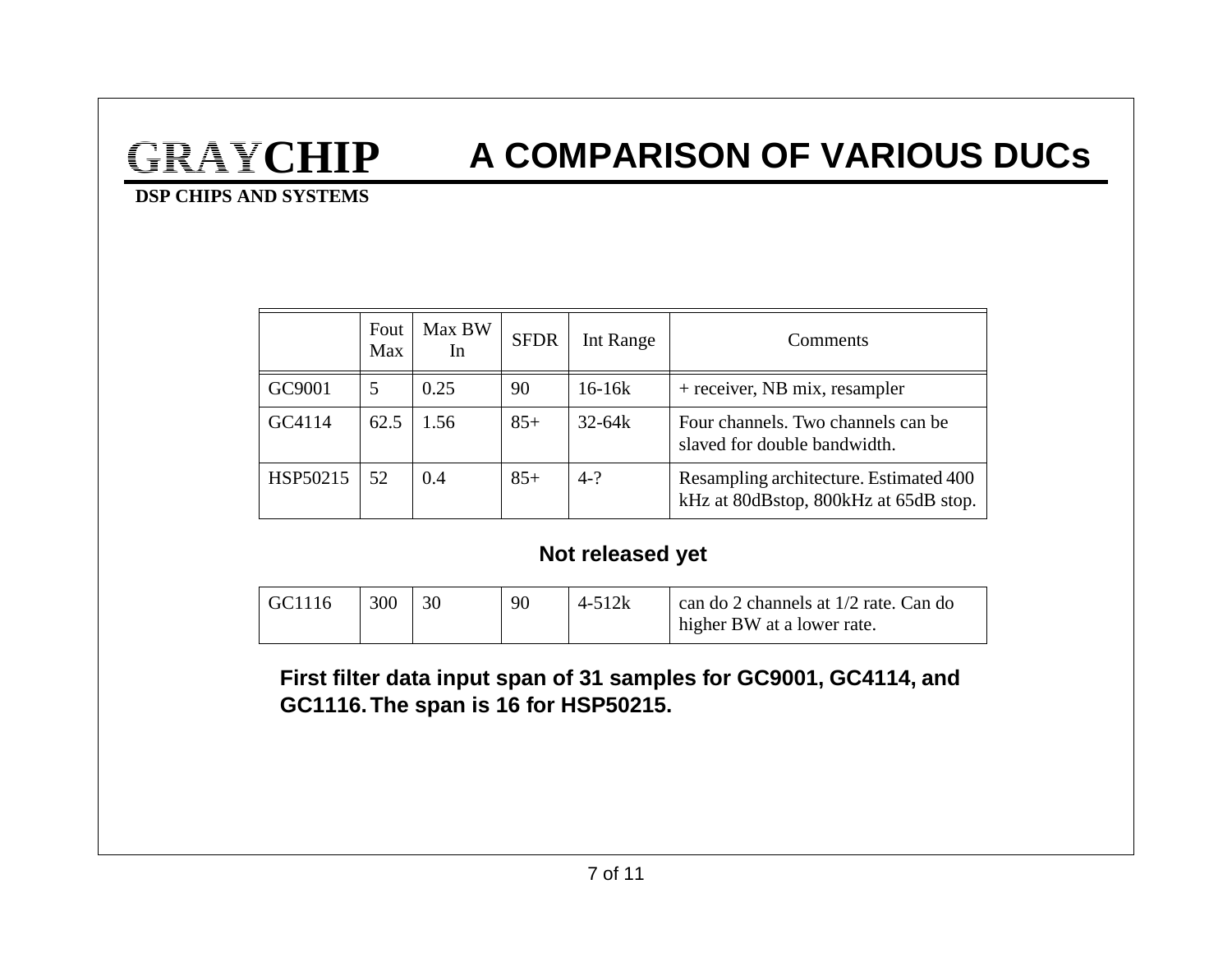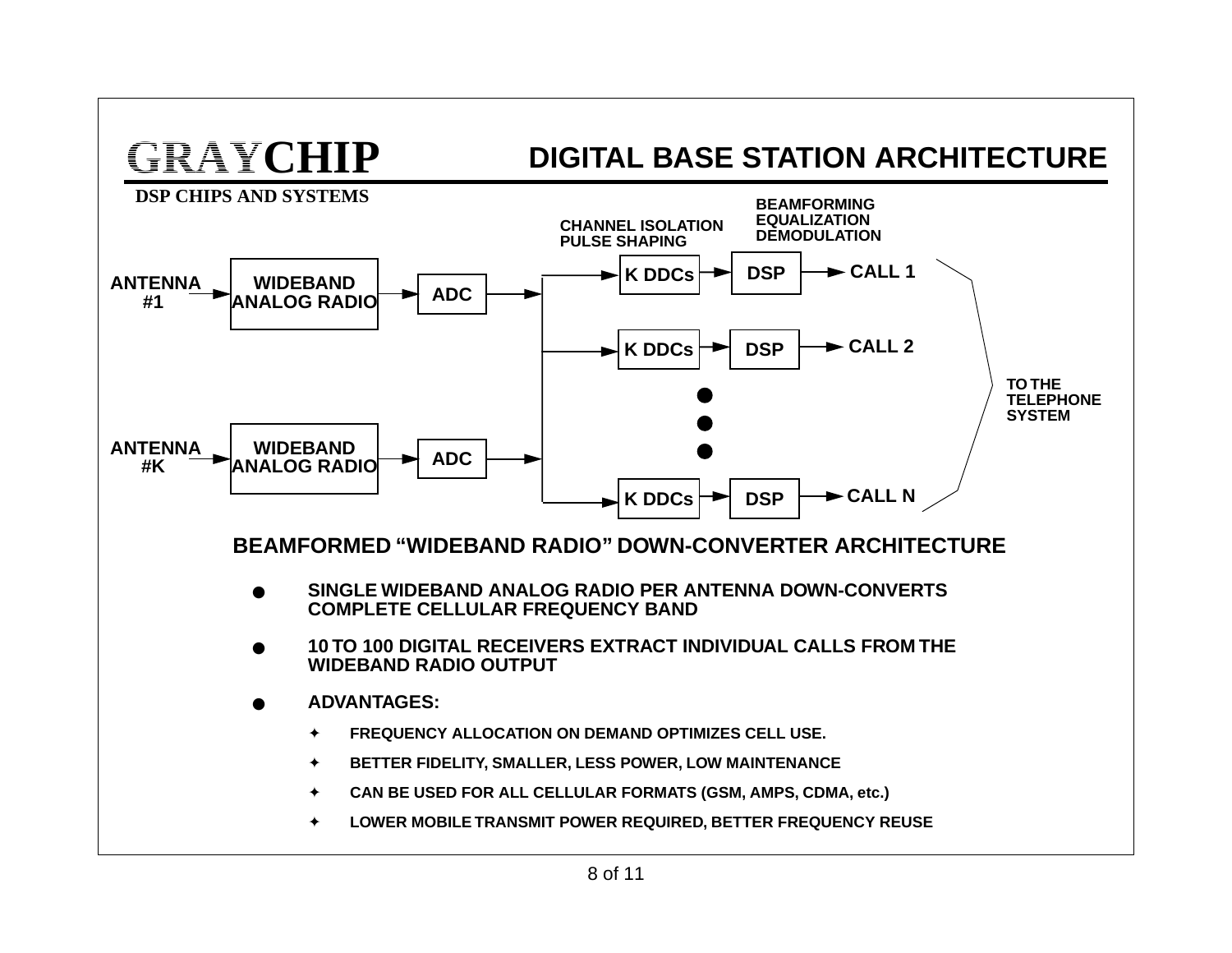### **HIGHER INTERMEDIATE FREQUENCIES**

#### **DSP CHIPS AND SYSTEMS**

● **HIGHER RECEIVER IF CAN BE PROCESSED USING UNDERSAMPLING IF THE A/ D FRONT-END IS WIDE ENOUGH W/O LOSING TOO MUCH PERFORMANCE**

#### ●**HIGHER DUC SAMPLE RATE OUT IS DESIRED**

- **- TRANSMITTER IF REQUIRES HIGHER DIGITAL SAMPLE RATE**
- **- OVERSAMPLED DATA INTO D/A TO IMPROVE SPUR PERFORMANCE**
- ✦ **GC1116 WILL BE SUITABLE FOR THIS PURPOSE**
	- **- TYPICALLY 1/2 GC1116 PER D/A.**
	- **- MAY ALSO ALLOW PREDISTORTION FOR POWER AMP.**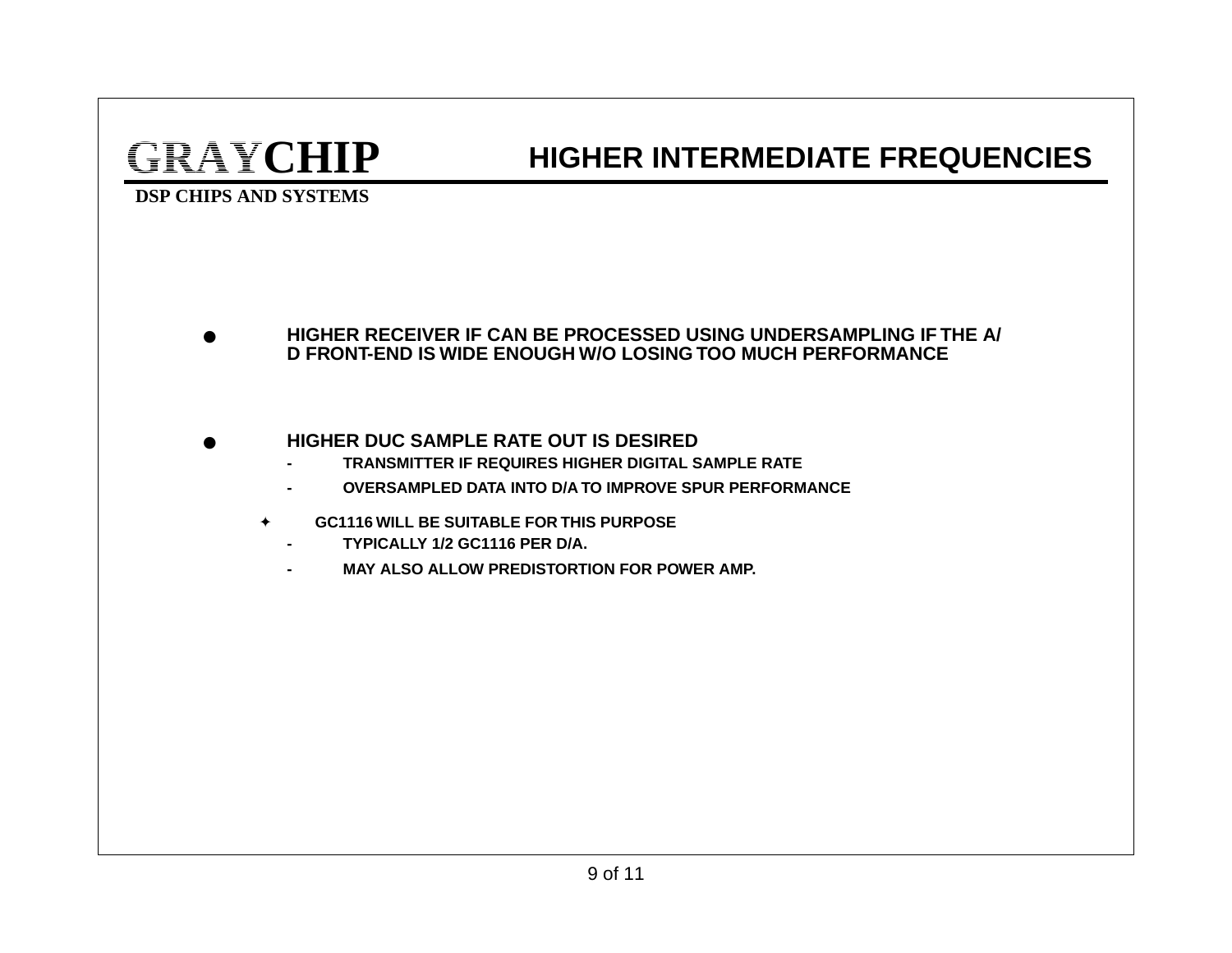## **GRAYCHIP GC1016 WIDEBAND DDC**



- ●**UP TO 500 MSPS INPUT (ECL, PECL, LVECL, CMOS)**
- ●**UP TO 25 MSPS COMPLEX OUTPUT**
- ●**TARGETED FOR RADAR APPLICATIONS**